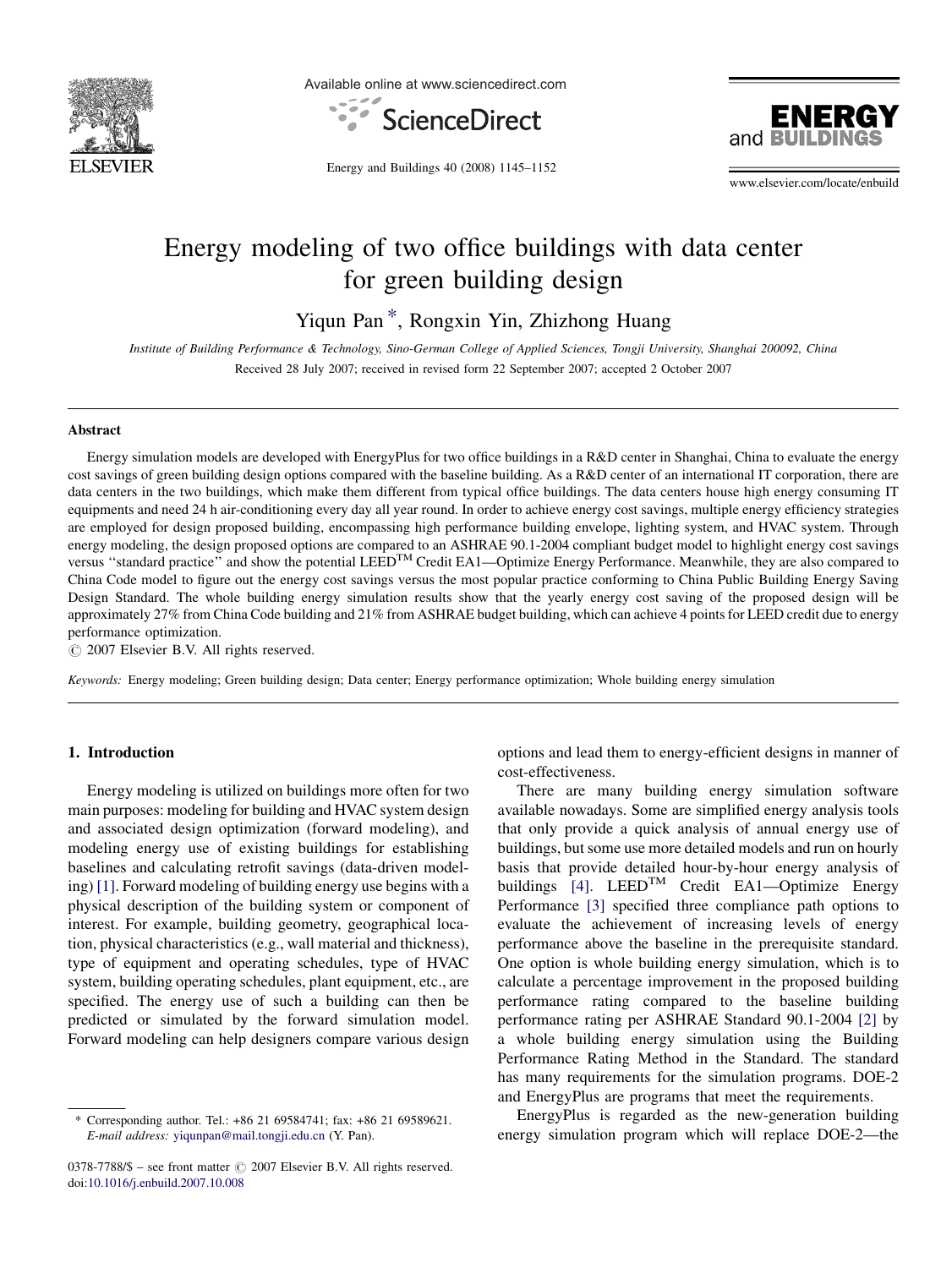most popular program nowadays around the world [\[5,6\]](#page--1-0). The advantage of EnergyPlus over DOE-2 is that EnergyPlus uses integrated simultaneous load/system/plant simulation technique instead of sequential simulation technique, so that it can do accurate prediction of space temperature, which is crucial to energy efficient system engineering because system size, plant size, occupant comfort and occupant health are dependent on space temperature information. EnergyPlus also allows users to evaluate a number of processes that DOE-2 cannot simulate well, including under-floor air distribution system, radiant heating and cooling system, ground-source heat exchanger, power generation system, etc. Concerning the features of EnergyPlus, many researchers around the world used it as the building energy simulation and analysis tool. Griffith et al. [\[7\]](#page--1-0) used DOE-2.1E to develop and model a new building in the Teterboro Airport for energy efficient predesign and subsequently conducted extensive whole-building annual energy simulations using EnergyPlus. Xu [\[8\]](#page--1-0) constructed EnergyPlus simulation models to investigate different thermal mass discharging strategies to shift heating and cooling demand. Eskin and Türkmen [\[9\]](#page--1-0) used EnergyPlus to conduct energy simulation to evaluate the interactions between different conditions, control strategies and heating/cooling loads in office buildings in four major climatic zones in Turkey. Ordenes et al. [\[10\]](#page--1-0) analyzed the potential of seven BIPV (Buildingintegrated photovoltaic) technologies implemented in a residential prototype in three different cities in Brazil by simulation with EnergyPlus. Pan et al. [\[11–13\]](#page--1-0) developed energy models with EnergyPlus for two BCHP (building cooling heating and power) systems to calculate loads and energy consumptions. In this paper, EnergyPlus is selected as the program to conduct the simulation for the purpose of energy performance optimization of two office buildings in a R&D center in Shanghai, China.

### 2. Data center buildings

The two office buildings are located inside a R&D Center of a famous international IT company. The offices are 5 storeys high above grade, and the floor-to-floor height from 1F to 4F is 4.1 m, and that of 5F is 3.8 m. The total building height is 21.45 m. The total floor area of the office buildings is 55,413 m<sup>2</sup>. The main function of the buildings is office but housing data centers, which are different from typical office buildings.

Data centers are normally installed large number of IT equipment (e.g., servers, data storage, network devices, monitors, etc.) to perform various functions such as storage, management, processing and exchange of digital data and information. Energy consumption of data centers is significantly higher than that of commercial office space. Lawrence Berkley National Laboratory (LBNL) conducted studies on 14 data centers in USA and investigated that power demand densities of data centers are in the range of  $120-940$  W/m<sup>2</sup> [\[14\]](#page--1-0), while the power demands typically drawn by commercial office spaces lie in between  $50$  and  $110 \text{ W/m}^2$ . Sun and Le [\[15\]](#page--1-0) examined the energy use of two data centers in commercial

buildings in Singapore and concluded that data centers were high energy consuming areas in commercial office buildings. Greenberg et al. [\[16\]](#page--1-0) benchmarked 22 data center buildings and determined that data center can be over 40 times as energy intensive as conventional office buildings. The huge energy consumptions of data centers demonstrate the significant potential of energy saving, and make them the desired target of energy conservation measures. Greenberg et al. [\[16\]](#page--1-0) proposed a set of ''best-practice'' technologies for energy efficiency of data center buildings including: optimized central chiller plants, "free cooling" from air-side or water-side economizers, improved uninterruptible power supplies, high-efficiency computer power supplies, etc.

The two office buildings are proposed in design to use multiple energy efficiency strategies to achieve the energy savings. These strategies encompass improvements in:

- Building envelope—wall and roof U-factors, glazing performance, and sunshades.
- Lighting—reduction of lighting power density from ASH-RAE maximum.
- Daylighting—installation of daylighting switching/dimming systems in perimeter area.
- HVAC—improved equipment efficiencies compared to ASHRAE minimum, several system enhancements and design options, e.g., under-floor air distribution system, enthalpy wheel, ice storage, air-side free cooling.

#### 3. Model development

The study focuses on the investigation of the design proposed options for the two office buildings. Energy simulation models are developed, respectively, for three cases: China Code building, ASHRAE budget building and Design Proposed building. [Table 1](#page--1-0) lists the input data of envelope, internal loads and HVAC system of the three models. The loads due to equipment and occupants are the same for the three models.

### 3.1. China code model

China Code building is a reference building conforming to current China code [\[17\]](#page--1-0) and uses VRV (variable refrigerant volume) system in office and air-source chiller for IT rooms, UPS rooms and labs, where 24 h air-conditioning is needed. These air conditioning systems are most commonly used systems in Shanghai area. Since there is no specific module to simulate VRV system in EnergyPlus until the simulation is conducted, unitary air-to-air heat pump system with DX (direct expansion) coil is used to replace it, due to the similarity of the two systems.

### 3.2. ASHRAE budget model

ASHRAE Budget building is an ASHARE90.1-2004 compliant building based on the requirements outlined in Chapter 11 of the Standard [\[2\]](#page--1-0). Envelope requirements are